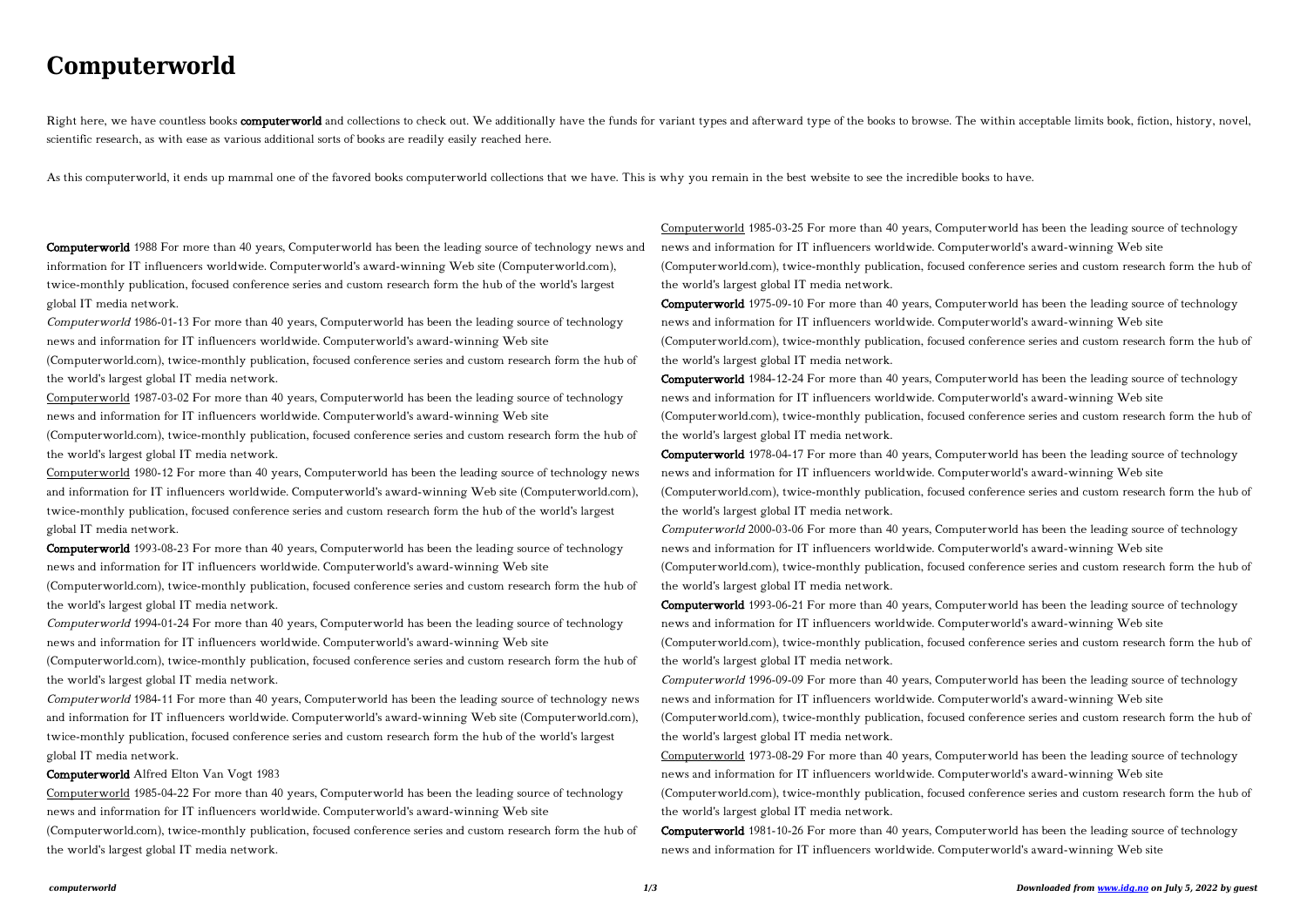(Computerworld.com), twice-monthly publication, focused conference series and custom research form the hub of the world's largest global IT media network.

Computerworld 1988-02-08 For more than 40 years, Computerworld has been the leading source of technology news and information for IT influencers worldwide. Computerworld's award-winning Web site

(Computerworld.com), twice-monthly publication, focused conference series and custom research form the hub of the world's largest global IT media network.

Computerworld 1980-10-20 For more than 40 years, Computerworld has been the leading source of technology news and information for IT influencers worldwide. Computerworld's award-winning Web site

(Computerworld.com), twice-monthly publication, focused conference series and custom research form the hub of the world's largest global IT media network.

Computerworld 1998-11-30 For more than 40 years, Computerworld has been the leading source of technology news and information for IT influencers worldwide. Computerworld's award-winning Web site

(Computerworld.com), twice-monthly publication, focused conference series and custom research form the hub of the world's largest global IT media network.

Computerworld 1983-07-11 For more than 40 years, Computerworld has been the leading source of technology news and information for IT influencers worldwide. Computerworld's award-winning Web site

(Computerworld.com), twice-monthly publication, focused conference series and custom research form the hub of the world's largest global IT media network.

Computerworld 2001-12-10 For more than 40 years, Computerworld has been the leading source of technology news and information for IT influencers worldwide. Computerworld's award-winning Web site

(Computerworld.com), twice-monthly publication, focused conference series and custom research form the hub of the world's largest global IT media network.

Computerworld 1977-09-26 For more than 40 years, Computerworld has been the leading source of technology news and information for IT influencers worldwide. Computerworld's award-winning Web site

(Computerworld.com), twice-monthly publication, focused conference series and custom research form the hub of the world's largest global IT media network.

Computerworld 1985-09-30 For more than 40 years, Computerworld has been the leading source of technology news and information for IT influencers worldwide. Computerworld's award-winning Web site

(Computerworld.com), twice-monthly publication, focused conference series and custom research form the hub of the world's largest global IT media network.

Computerworld 1987-04-20 For more than 40 years, Computerworld has been the leading source of technology news and information for IT influencers worldwide. Computerworld's award-winning Web site

(Computerworld.com), twice-monthly publication, focused conference series and custom research form the hub of the world's largest global IT media network.

Computerworld 1983-04-11 For more than 40 years, Computerworld has been the leading source of technology news and information for IT influencers worldwide. Computerworld's award-winning Web site

(Computerworld.com), twice-monthly publication, focused conference series and custom research form the hub of the world's largest global IT media network.

Computerworld 1993-11-01 For more than 40 years, Computerworld has been the leading source of technology news and information for IT influencers worldwide. Computerworld's award-winning Web site

(Computerworld.com), twice-monthly publication, focused conference series and custom research form the hub of the world's largest global IT media network.

Computerworld 1999-01-25 For more than 40 years, Computerworld has been the leading source of technology

news and information for IT influencers worldwide. Computerworld's award-winning Web site (Computerworld.com), twice-monthly publication, focused conference series and custom research form the hub of the world's largest global IT media network.

Computerworld 1982-03-15 For more than 40 years, Computerworld has been the leading source of technology news and information for IT influencers worldwide. Computerworld's award-winning Web site (Computerworld.com), twice-monthly publication, focused conference series and custom research form the hub of the world's largest global IT media network.

Computerworld 1985-10-07 For more than 40 years, Computerworld has been the leading source of technology news and information for IT influencers worldwide. Computerworld's award-winning Web site (Computerworld.com), twice-monthly publication, focused conference series and custom research form the hub of the world's largest global IT media network.

Computerworld 1984-05-21 For more than 40 years, Computerworld has been the leading source of technology news and information for IT influencers worldwide. Computerworld's award-winning Web site (Computerworld.com), twice-monthly publication, focused conference series and custom research form the hub of the world's largest global IT media network.

Computerworld 1985-07-22 For more than 40 years, Computerworld has been the leading source of technology news and information for IT influencers worldwide. Computerworld's award-winning Web site (Computerworld.com), twice-monthly publication, focused conference series and custom research form the hub of the world's largest global IT media network.

Computerworld 1999-08-16 For more than 40 years, Computerworld has been the leading source of technology news and information for IT influencers worldwide. Computerworld's award-winning Web site (Computerworld.com), twice-monthly publication, focused conference series and custom research form the hub of the world's largest global IT media network.

Computerworld 1999-03-15 For more than 40 years, Computerworld has been the leading source of technology news and information for IT influencers worldwide. Computerworld's award-winning Web site (Computerworld.com), twice-monthly publication, focused conference series and custom research form the hub of the world's largest global IT media network.

Computerworld 2000-04-03 For more than 40 years, Computerworld has been the leading source of technology news and information for IT influencers worldwide. Computerworld's award-winning Web site (Computerworld.com), twice-monthly publication, focused conference series and custom research form the hub of the world's largest global IT media network.

Computerworld 1986-10-27 For more than 40 years, Computerworld has been the leading source of technology news and information for IT influencers worldwide. Computerworld's award-winning Web site (Computerworld.com), twice-monthly publication, focused conference series and custom research form the hub of the world's largest global IT media network.

Computerworld 1976-12-20 For more than 40 years, Computerworld has been the leading source of technology news and information for IT influencers worldwide. Computerworld's award-winning Web site (Computerworld.com), twice-monthly publication, focused conference series and custom research form the hub of the world's largest global IT media network.

Computerworld 1980-05-05 For more than 40 years, Computerworld has been the leading source of technology news and information for IT influencers worldwide. Computerworld's award-winning Web site (Computerworld.com), twice-monthly publication, focused conference series and custom research form the hub of the world's largest global IT media network.